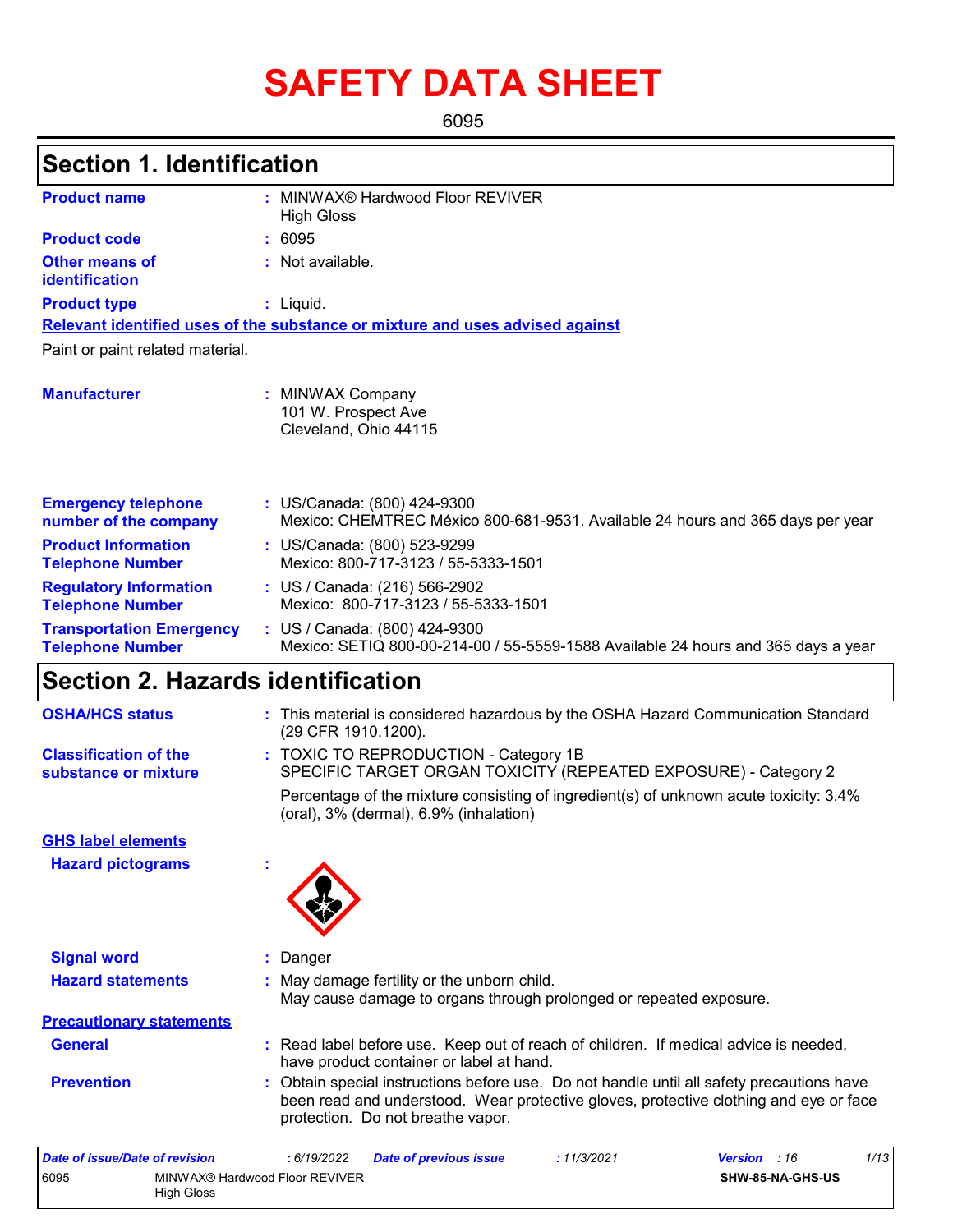## **Section 2. Hazards identification**

| <b>Response</b>                            | : IF exposed or concerned: Get medical advice or attention.                                                                                     |
|--------------------------------------------|-------------------------------------------------------------------------------------------------------------------------------------------------|
| <b>Storage</b>                             | : Store locked up.                                                                                                                              |
| <b>Disposal</b>                            | : Dispose of contents and container in accordance with all local, regional, national and<br>international regulations.                          |
| <b>Supplemental label</b><br>elements      | WARNING: This product contains chemicals known to the State of California to cause<br>cancer and birth defects or other reproductive harm.      |
|                                            | Please refer to the SDS for additional information. Keep out of reach of children. Do not<br>transfer contents to other containers for storage. |
| <b>Hazards not otherwise</b><br>classified | : None known.                                                                                                                                   |

## **Section 3. Composition/information on ingredients**

| Substance/mixture                              | : Mixture        |
|------------------------------------------------|------------------|
| <b>Other means of</b><br><i>identification</i> | : Not available. |

#### **CAS number/other identifiers**

| Ingredient name               | $\frac{1}{2}$ by weight | <b>CAS number</b> |
|-------------------------------|-------------------------|-------------------|
| Butoxypropanol                | l≤3                     | 5131-66-8         |
| Ethylene Glycol               | ≰2.8                    | 107-21-1          |
| 1-Methyl-2-Pyrrolidone        | l≤2.1                   | 872-50-4          |
| Decylpoly(ethyleneoxy)ethanol | $\leq 1.4$              | $ 9014 - 85 - 1$  |

Any concentration shown as a range is to protect confidentiality or is due to batch variation.

**There are no additional ingredients present which, within the current knowledge of the supplier and in the concentrations applicable, are classified and hence require reporting in this section.**

**Occupational exposure limits, if available, are listed in Section 8.**

### **Section 4. First aid measures**

High Gloss

| <b>Description of necessary first aid measures</b> |                                                                                                                                                                                                                                                                                                                                                                                                                                                                                                                                                                                                                                                                                                                     |
|----------------------------------------------------|---------------------------------------------------------------------------------------------------------------------------------------------------------------------------------------------------------------------------------------------------------------------------------------------------------------------------------------------------------------------------------------------------------------------------------------------------------------------------------------------------------------------------------------------------------------------------------------------------------------------------------------------------------------------------------------------------------------------|
| <b>Eye contact</b>                                 | : Immediately flush eyes with plenty of water, occasionally lifting the upper and lower<br>eyelids. Check for and remove any contact lenses. Continue to rinse for at least 10<br>minutes. Get medical attention following exposure or if feeling unwell.                                                                                                                                                                                                                                                                                                                                                                                                                                                           |
| <b>Inhalation</b>                                  | : Remove victim to fresh air and keep at rest in a position comfortable for breathing. If<br>not breathing, if breathing is irregular or if respiratory arrest occurs, provide artificial<br>respiration or oxygen by trained personnel. It may be dangerous to the person providing<br>aid to give mouth-to-mouth resuscitation. Get medical attention. If unconscious, place<br>in recovery position and get medical attention immediately. Maintain an open airway.<br>Loosen tight clothing such as a collar, tie, belt or waistband. In case of inhalation of<br>decomposition products in a fire, symptoms may be delayed. The exposed person may<br>need to be kept under medical surveillance for 48 hours. |
| <b>Skin contact</b>                                | : Flush contaminated skin with plenty of water. Remove contaminated clothing and<br>shoes. Wash contaminated clothing thoroughly with water before removing it, or wear<br>gloves. Continue to rinse for at least 10 minutes. Get medical attention. Wash clothing<br>before reuse. Clean shoes thoroughly before reuse.                                                                                                                                                                                                                                                                                                                                                                                            |
| <b>Ingestion</b>                                   | : Wash out mouth with water. Remove dentures if any. If material has been swallowed<br>and the exposed person is conscious, give small quantities of water to drink. Stop if the<br>exposed person feels sick as vomiting may be dangerous. Do not induce vomiting<br>unless directed to do so by medical personnel. If vomiting occurs, the head should be<br>kept low so that vomit does not enter the lungs. Get medical attention. Never give<br>anything by mouth to an unconscious person. If unconscious, place in recovery position<br>and get medical attention immediately. Maintain an open airway. Loosen tight clothing<br>such as a collar, tie, belt or waistband.                                   |
| Date of issue/Date of revision                     | 2/13<br>: 11/3/2021<br>: 6/19/2022<br><b>Date of previous issue</b><br><b>Version</b> : 16                                                                                                                                                                                                                                                                                                                                                                                                                                                                                                                                                                                                                          |
| 6095                                               | MINWAX® Hardwood Floor REVIVER<br>SHW-85-NA-GHS-US                                                                                                                                                                                                                                                                                                                                                                                                                                                                                                                                                                                                                                                                  |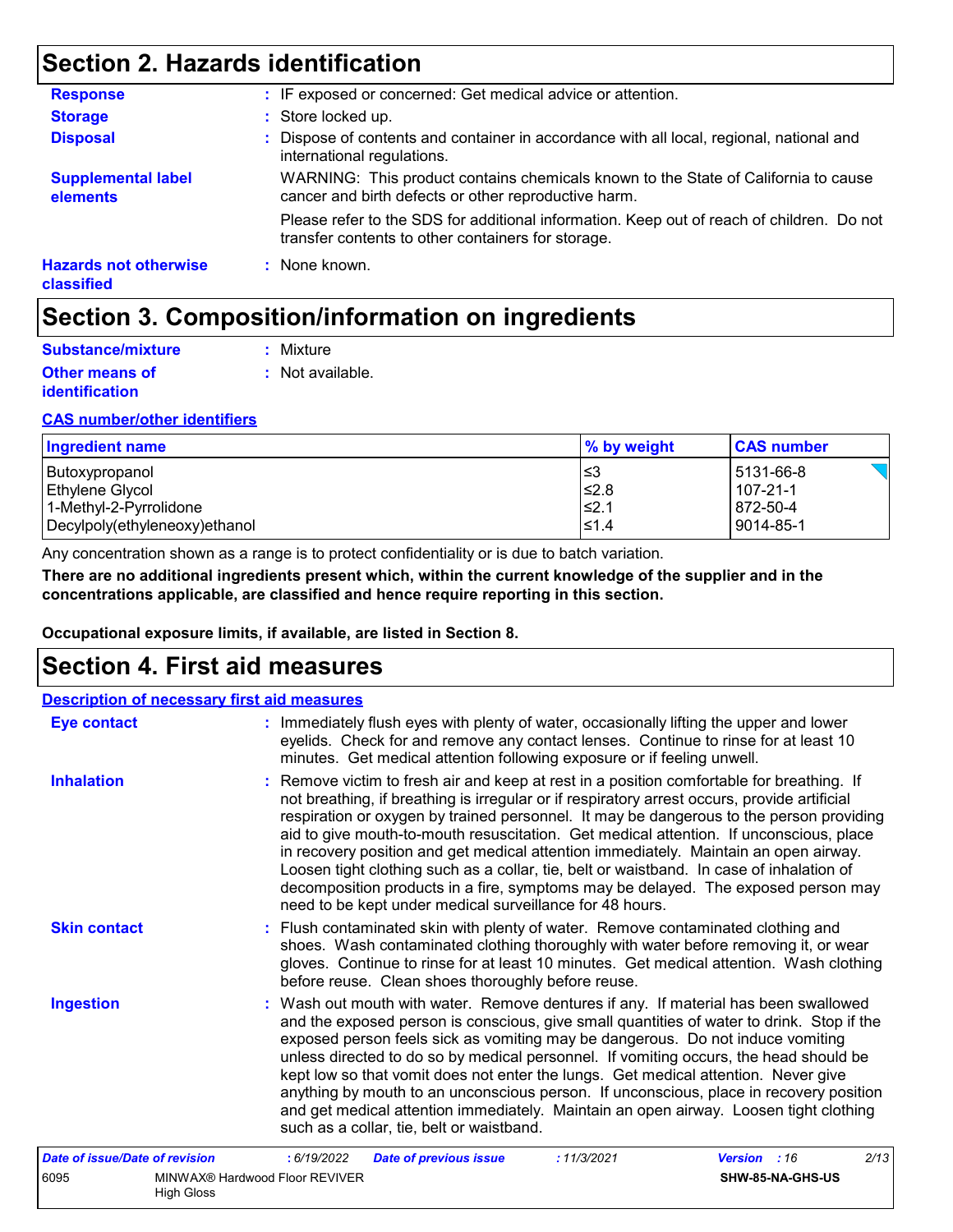### **Section 4. First aid measures**

#### **Most important symptoms/effects, acute and delayed**

| <b>Potential acute health effects</b> |                                                                                                                                                                          |
|---------------------------------------|--------------------------------------------------------------------------------------------------------------------------------------------------------------------------|
| <b>Eye contact</b>                    | : No known significant effects or critical hazards.                                                                                                                      |
| <b>Inhalation</b>                     | : No known significant effects or critical hazards.                                                                                                                      |
| <b>Skin contact</b>                   | : No known significant effects or critical hazards.                                                                                                                      |
| <b>Ingestion</b>                      | : No known significant effects or critical hazards.                                                                                                                      |
| <b>Over-exposure signs/symptoms</b>   |                                                                                                                                                                          |
| <b>Eye contact</b>                    | : No specific data.                                                                                                                                                      |
| <b>Inhalation</b>                     | : Adverse symptoms may include the following:<br>reduced fetal weight<br>increase in fetal deaths<br>skeletal malformations                                              |
| <b>Skin contact</b>                   | : Adverse symptoms may include the following:<br>reduced fetal weight<br>increase in fetal deaths<br>skeletal malformations                                              |
| <b>Ingestion</b>                      | : Adverse symptoms may include the following:<br>reduced fetal weight<br>increase in fetal deaths<br>skeletal malformations                                              |
|                                       | Indication of immediate medical attention and special treatment needed, if necessary                                                                                     |
| <b>Notes to physician</b>             | : In case of inhalation of decomposition products in a fire, symptoms may be delayed.<br>The exposed person may need to be kept under medical surveillance for 48 hours. |
| <b>Specific treatments</b>            | No specific treatment.                                                                                                                                                   |

**Protection of first-aiders :** No action shall be taken involving any personal risk or without suitable training. If it is suspected that fumes are still present, the rescuer should wear an appropriate mask or self-contained breathing apparatus. It may be dangerous to the person providing aid to give mouth-to-mouth resuscitation. Wash contaminated clothing thoroughly with water before removing it, or wear gloves.

**See toxicological information (Section 11)**

### **Section 5. Fire-fighting measures**

| <b>Extinguishing media</b>                             |                                                     |                                                      |                                                                                                                                                                                        |             |                |                  |      |
|--------------------------------------------------------|-----------------------------------------------------|------------------------------------------------------|----------------------------------------------------------------------------------------------------------------------------------------------------------------------------------------|-------------|----------------|------------------|------|
| <b>Suitable extinguishing</b><br>media                 |                                                     |                                                      | : Use an extinguishing agent suitable for the surrounding fire.                                                                                                                        |             |                |                  |      |
| <b>Unsuitable extinguishing</b><br>media               |                                                     | : None known.                                        |                                                                                                                                                                                        |             |                |                  |      |
| <b>Specific hazards arising</b><br>from the chemical   |                                                     |                                                      | : In a fire or if heated, a pressure increase will occur and the container may burst.                                                                                                  |             |                |                  |      |
| <b>Hazardous thermal</b><br>decomposition products     |                                                     | carbon dioxide<br>carbon monoxide<br>nitrogen oxides | : Decomposition products may include the following materials:                                                                                                                          |             |                |                  |      |
| <b>Special protective actions</b><br>for fire-fighters |                                                     | training.                                            | : Promptly isolate the scene by removing all persons from the vicinity of the incident if<br>there is a fire. No action shall be taken involving any personal risk or without suitable |             |                |                  |      |
| <b>Date of issue/Date of revision</b>                  |                                                     | : 6/19/2022                                          | <b>Date of previous issue</b>                                                                                                                                                          | : 11/3/2021 | <b>Version</b> | :16              | 3/13 |
| 6095                                                   | MINWAX® Hardwood Floor REVIVER<br><b>High Gloss</b> |                                                      |                                                                                                                                                                                        |             |                | SHW-85-NA-GHS-US |      |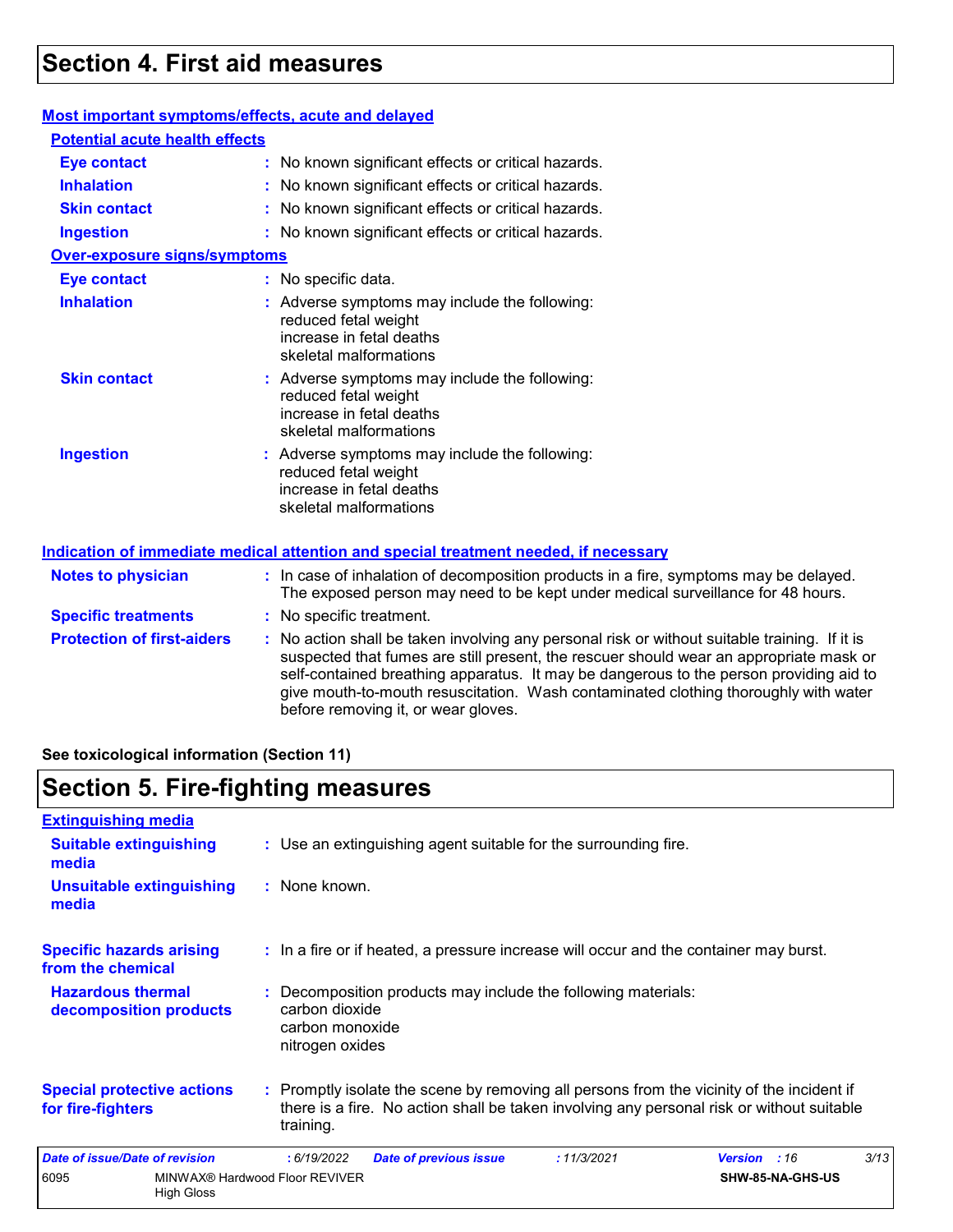## **Section 5. Fire-fighting measures**

Fire-fighters should wear appropriate protective equipment and self-contained breathing **:** apparatus (SCBA) with a full face-piece operated in positive pressure mode. **Special protective equipment for fire-fighters**

### **Section 6. Accidental release measures**

|                                                              | <b>Personal precautions, protective equipment and emergency procedures</b>                                                                                                                                                                                                                                                                                                                                       |
|--------------------------------------------------------------|------------------------------------------------------------------------------------------------------------------------------------------------------------------------------------------------------------------------------------------------------------------------------------------------------------------------------------------------------------------------------------------------------------------|
| For non-emergency<br>personnel                               | : No action shall be taken involving any personal risk or without suitable training.<br>Evacuate surrounding areas. Keep unnecessary and unprotected personnel from<br>entering. Do not touch or walk through spilled material. Avoid breathing vapor or mist.<br>Provide adequate ventilation. Wear appropriate respirator when ventilation is<br>inadequate. Put on appropriate personal protective equipment. |
| <b>For emergency responders :</b>                            | If specialized clothing is required to deal with the spillage, take note of any information in<br>Section 8 on suitable and unsuitable materials. See also the information in "For non-<br>emergency personnel".                                                                                                                                                                                                 |
| <b>Environmental precautions</b>                             | : Avoid dispersal of spilled material and runoff and contact with soil, waterways, drains<br>and sewers. Inform the relevant authorities if the product has caused environmental<br>pollution (sewers, waterways, soil or air).                                                                                                                                                                                  |
| <b>Methods and materials for containment and cleaning up</b> |                                                                                                                                                                                                                                                                                                                                                                                                                  |
| <b>Small spill</b>                                           | : Stop leak if without risk. Move containers from spill area. Dilute with water and mop up<br>if water-soluble. Alternatively, or if water-insoluble, absorb with an inert dry material and<br>place in an appropriate waste disposal container. Dispose of via a licensed waste<br>disposal contractor.                                                                                                         |
| <b>Large spill</b>                                           | : Stop leak if without risk. Move containers from spill area. Approach release from<br>upwind. Prevent entry into sewers, water courses, basements or confined areas. Wash                                                                                                                                                                                                                                       |

spillages into an effluent treatment plant or proceed as follows. Contain and collect spillage with non-combustible, absorbent material e.g. sand, earth, vermiculite or diatomaceous earth and place in container for disposal according to local regulations (see Section 13). Dispose of via a licensed waste disposal contractor. Contaminated absorbent material may pose the same hazard as the spilled product. Note: see Section 1 for emergency contact information and Section 13 for waste disposal.

## **Section 7. Handling and storage**

| <b>Precautions for safe handling</b>             |                                                                                                                                                                                                                                                                                                                                                                                                                                                                                                                                                                                                                                                                                                                |
|--------------------------------------------------|----------------------------------------------------------------------------------------------------------------------------------------------------------------------------------------------------------------------------------------------------------------------------------------------------------------------------------------------------------------------------------------------------------------------------------------------------------------------------------------------------------------------------------------------------------------------------------------------------------------------------------------------------------------------------------------------------------------|
| <b>Protective measures</b>                       | : Put on appropriate personal protective equipment (see Section 8). Avoid exposure -<br>obtain special instructions before use. Avoid exposure during pregnancy. Do not<br>handle until all safety precautions have been read and understood. Do not get in eyes<br>or on skin or clothing. Do not breathe vapor or mist. Do not ingest. If during normal<br>use the material presents a respiratory hazard, use only with adequate ventilation or<br>wear appropriate respirator. Keep in the original container or an approved alternative<br>made from a compatible material, kept tightly closed when not in use. Empty containers<br>retain product residue and can be hazardous. Do not reuse container. |
| <b>Advice on general</b><br>occupational hygiene | : Eating, drinking and smoking should be prohibited in areas where this material is<br>handled, stored and processed. Workers should wash hands and face before eating,<br>drinking and smoking. Remove contaminated clothing and protective equipment before<br>entering eating areas. See also Section 8 for additional information on hygiene<br>measures.                                                                                                                                                                                                                                                                                                                                                  |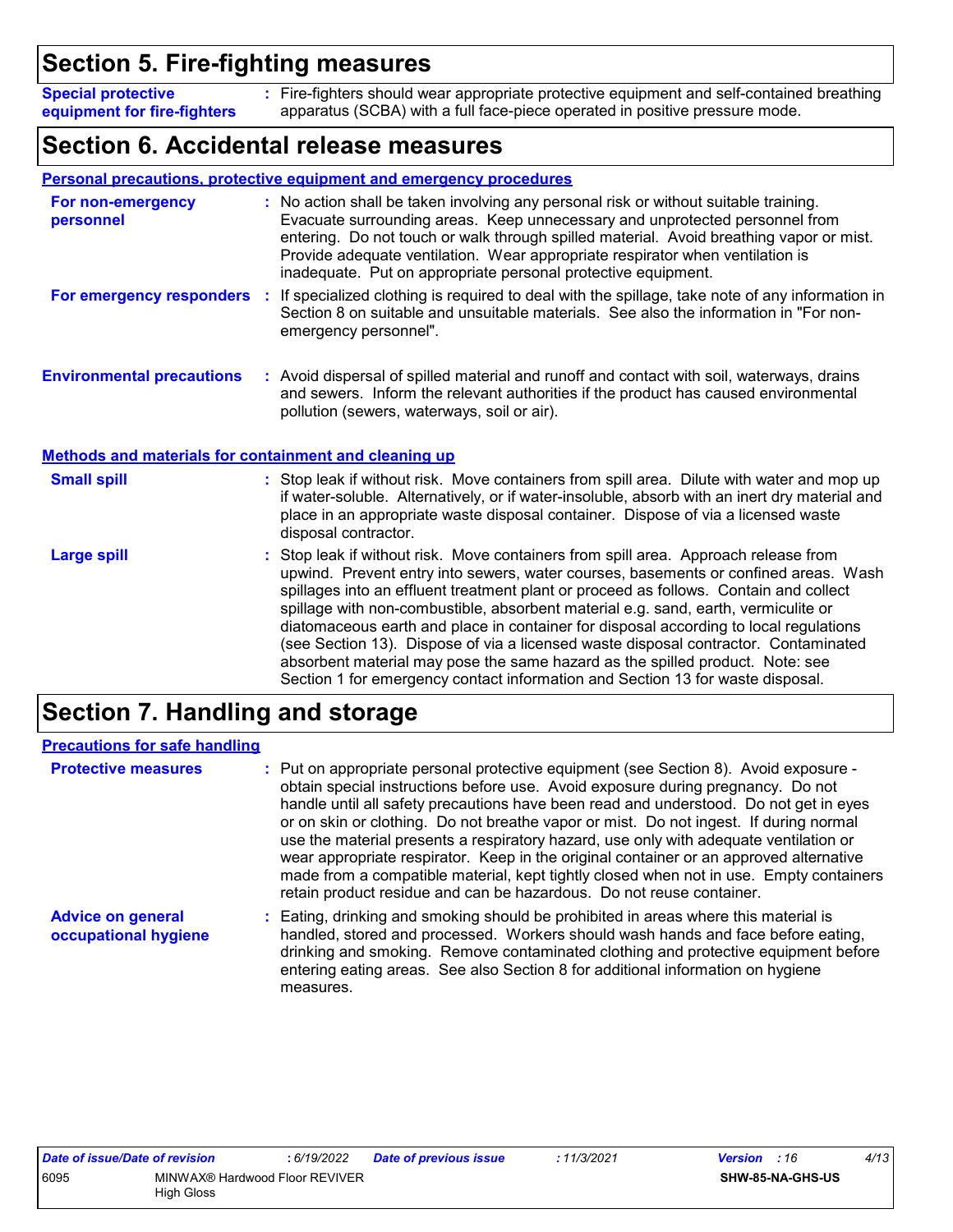## **Section 7. Handling and storage**

| <b>Conditions for safe storage,</b> | : Store in accordance with local regulations. Store in original container protected from  |
|-------------------------------------|-------------------------------------------------------------------------------------------|
| including any                       | direct sunlight in a dry, cool and well-ventilated area, away from incompatible materials |
| <b>incompatibilities</b>            | (see Section 10) and food and drink. Store locked up. Keep container tightly closed       |
|                                     | and sealed until ready for use. Containers that have been opened must be carefully        |
|                                     | resealed and kept upright to prevent leakage. Do not store in unlabeled containers.       |
|                                     | Use appropriate containment to avoid environmental contamination. See Section 10 for      |
|                                     | incompatible materials before handling or use.                                            |

## **Section 8. Exposure controls/personal protection**

#### **Control parameters**

#### **Occupational exposure limits (OSHA United States)**

| <b>Ingredient name</b>            | CAS#                        | <b>Exposure limits</b>                                                                                                                                                                                                            |
|-----------------------------------|-----------------------------|-----------------------------------------------------------------------------------------------------------------------------------------------------------------------------------------------------------------------------------|
| Butoxypropanol<br>Ethylene Glycol | 5131-66-8<br>$107 - 21 - 1$ | None.<br>ACGIH TLV (United States, 1/2021).<br>STEL: 10 mg/m <sup>3</sup> 15 minutes. Form: Inhalable<br>fraction. Aerosol only.<br>STEL: 50 ppm 15 minutes. Form: Vapor<br>fraction<br>TWA: 25 ppm 8 hours. Form: Vapor fraction |
| 1-Methyl-2-Pyrrolidone            | 872-50-4                    | OARS WEEL (United States, 1/2021).<br>Absorbed through skin.<br>TWA: 15 ppm 8 hours.<br>STEL: 120 mg/m <sup>3</sup> 15 minutes.<br>STEL: 30 ppm 15 minutes.<br>TWA: 60 mg/m <sup>3</sup> 8 hours.                                 |
| Decylpoly(ethyleneoxy)ethanol     | 9014-85-1                   | None.                                                                                                                                                                                                                             |

#### **Occupational exposure limits (Canada)**

| CAS#<br><b>Ingredient name</b><br><b>Exposure limits</b>                                                            |                               |                                                                                                                                                                                                                                                                                                                                                                                                                                                                                                                                                                                                                                                                                                                                                                                                                                                           |  |
|---------------------------------------------------------------------------------------------------------------------|-------------------------------|-----------------------------------------------------------------------------------------------------------------------------------------------------------------------------------------------------------------------------------------------------------------------------------------------------------------------------------------------------------------------------------------------------------------------------------------------------------------------------------------------------------------------------------------------------------------------------------------------------------------------------------------------------------------------------------------------------------------------------------------------------------------------------------------------------------------------------------------------------------|--|
| Ethylene glycol                                                                                                     | $107 - 21 - 1$                | <b>CA British Columbia Provincial (Canada,</b><br>$6/2021$ ).<br>C: 100 mg/m <sup>3</sup> Form: Aerosol<br>TWA: 10 mg/m <sup>3</sup> 8 hours. Form: Particulate<br>STEL: 20 mg/m <sup>3</sup> 15 minutes. Form:<br>Particulate<br>C: 50 ppm Form: Vapour<br>CA Ontario Provincial (Canada, 6/2019).<br>Ceiling Limit: 10 mg/m <sup>3</sup> Form: Inhalable<br>particulate matter, aerosol only<br>STEL: 50 ppm 15 minutes. Form: Vapour<br>fraction.<br>TWA: 25 ppm 8 hours. Form: Vapour<br>fraction.<br><b>CA Saskatchewan Provincial (Canada,</b><br>7/2013).<br>CEIL: 100 mg/m <sup>3</sup> Form: aerosol<br>CA Alberta Provincial (Canada, 6/2018).<br>$C: 100$ mg/m <sup>3</sup><br>CA Quebec Provincial (Canada, 6/2021).<br>STEV: 50 ppm 15 minutes. Form: vapour<br>and mist<br>STEV: 127 mg/m <sup>3</sup> 15 minutes. Form: vapour<br>and mist |  |
| N-Methyl pyrrolidone                                                                                                | 872-50-4                      | CA Ontario Provincial (Canada, 6/2019).<br>TWA: 400 mg/m <sup>3</sup> 8 hours.                                                                                                                                                                                                                                                                                                                                                                                                                                                                                                                                                                                                                                                                                                                                                                            |  |
| <b>Date of issue/Date of revision</b><br>: 6/19/2022<br>6095<br>MINWAX® Hardwood Floor REVIVER<br><b>High Gloss</b> | <b>Date of previous issue</b> | 5/13<br>: 11/3/2021<br>Version : 16<br>SHW-85-NA-GHS-US                                                                                                                                                                                                                                                                                                                                                                                                                                                                                                                                                                                                                                                                                                                                                                                                   |  |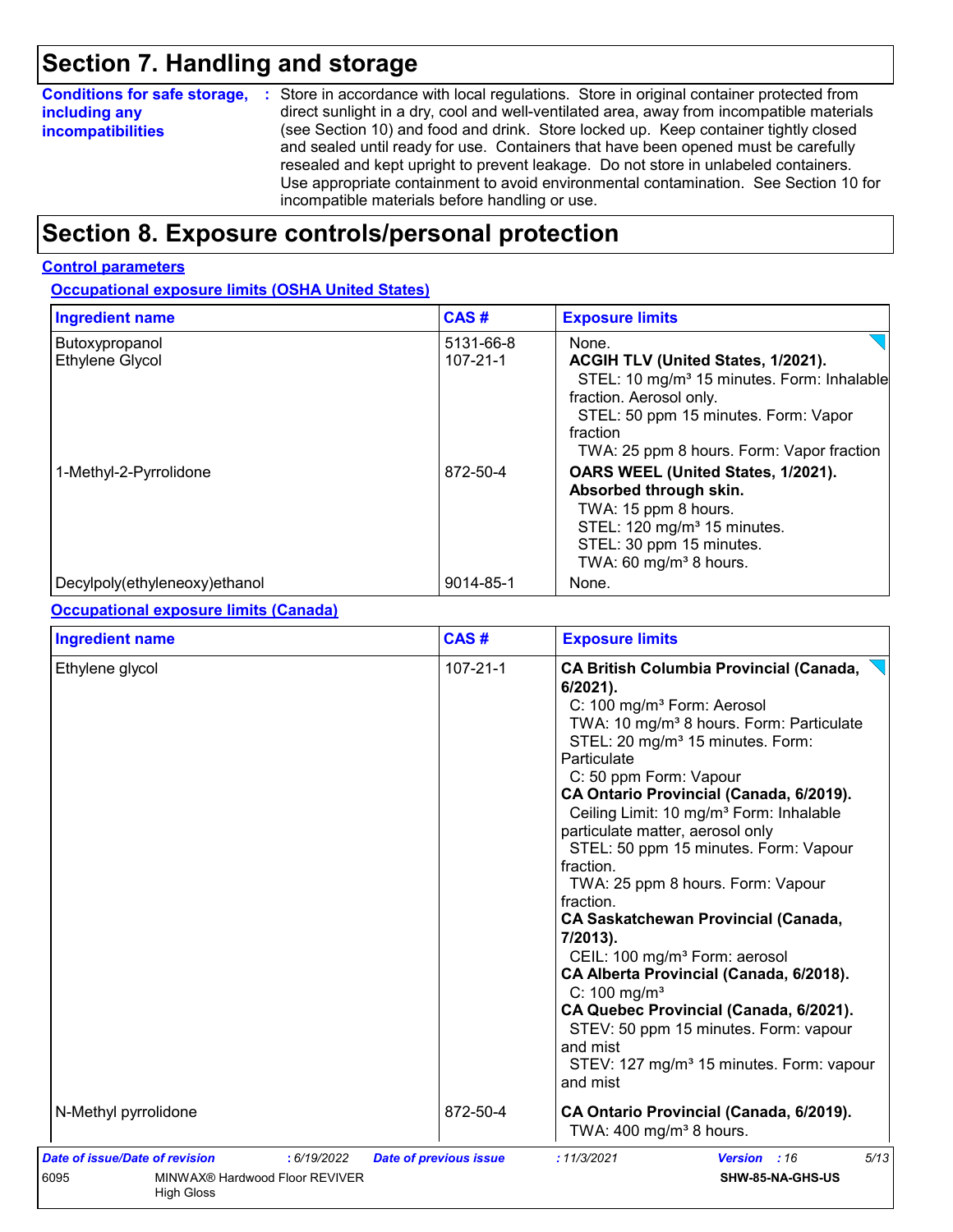## **Section 8. Exposure controls/personal protection**

|                                            |                        | CAS#                                                          | <b>Exposure limits</b>                                                                                                                                                                                                                                                                                                                                                                                                                                                                                                                              |
|--------------------------------------------|------------------------|---------------------------------------------------------------|-----------------------------------------------------------------------------------------------------------------------------------------------------------------------------------------------------------------------------------------------------------------------------------------------------------------------------------------------------------------------------------------------------------------------------------------------------------------------------------------------------------------------------------------------------|
| ethanediol                                 |                        | $107 - 21 - 1$                                                | NOM-010-STPS-2014 (Mexico, 4/2016).<br>CEIL: 100 mg/m <sup>3</sup> Form: Only AEROSOL                                                                                                                                                                                                                                                                                                                                                                                                                                                               |
| <b>Appropriate engineering</b><br>controls |                        |                                                               | If user operations generate dust, fumes, gas, vapor or mist, use process enclosures,<br>local exhaust ventilation or other engineering controls to keep worker exposure to<br>airborne contaminants below any recommended or statutory limits.                                                                                                                                                                                                                                                                                                      |
| <b>Environmental exposure</b><br>controls  |                        | will be necessary to reduce emissions to acceptable levels.   | Emissions from ventilation or work process equipment should be checked to ensure<br>they comply with the requirements of environmental protection legislation. In some<br>cases, fume scrubbers, filters or engineering modifications to the process equipment                                                                                                                                                                                                                                                                                      |
| <b>Individual protection measures</b>      |                        |                                                               |                                                                                                                                                                                                                                                                                                                                                                                                                                                                                                                                                     |
| <b>Hygiene measures</b>                    |                        | showers are close to the workstation location.                | Wash hands, forearms and face thoroughly after handling chemical products, before<br>eating, smoking and using the lavatory and at the end of the working period.<br>Appropriate techniques should be used to remove potentially contaminated clothing.<br>Wash contaminated clothing before reusing. Ensure that eyewash stations and safety                                                                                                                                                                                                       |
| <b>Eye/face protection</b>                 | shields.               |                                                               | Safety eyewear complying with an approved standard should be used when a risk<br>assessment indicates this is necessary to avoid exposure to liquid splashes, mists,<br>gases or dusts. If contact is possible, the following protection should be worn, unless<br>the assessment indicates a higher degree of protection: safety glasses with side-                                                                                                                                                                                                |
| <b>Skin protection</b>                     |                        |                                                               |                                                                                                                                                                                                                                                                                                                                                                                                                                                                                                                                                     |
| <b>Hand protection</b>                     |                        | protection time of the gloves cannot be accurately estimated. | Chemical-resistant, impervious gloves complying with an approved standard should be<br>worn at all times when handling chemical products if a risk assessment indicates this is<br>necessary. Considering the parameters specified by the glove manufacturer, check<br>during use that the gloves are still retaining their protective properties. It should be<br>noted that the time to breakthrough for any glove material may be different for different<br>glove manufacturers. In the case of mixtures, consisting of several substances, the |
| <b>Body protection</b>                     | handling this product. |                                                               | Personal protective equipment for the body should be selected based on the task being<br>performed and the risks involved and should be approved by a specialist before                                                                                                                                                                                                                                                                                                                                                                             |
| <b>Other skin protection</b>               |                        | specialist before handling this product.                      | Appropriate footwear and any additional skin protection measures should be selected<br>based on the task being performed and the risks involved and should be approved by a                                                                                                                                                                                                                                                                                                                                                                         |
| <b>Respiratory protection</b>              | aspects of use.        |                                                               | Based on the hazard and potential for exposure, select a respirator that meets the<br>appropriate standard or certification. Respirators must be used according to a<br>respiratory protection program to ensure proper fitting, training, and other important                                                                                                                                                                                                                                                                                      |

## **Section 9. Physical and chemical properties**

The conditions of measurement of all properties are at standard temperature and pressure unless otherwise indicated.

#### **Appearance**

| <b>Physical state</b> | $:$ Liquid.      |
|-----------------------|------------------|
| <b>Color</b>          | : Not available. |
| Odor                  | : Not available. |
| <b>Odor threshold</b> | : Not available. |
| рH                    | : 8              |

| Date of issue/Date of revision |                                              | : 6/19/2022 | <b>Date of previous issue</b> | :11/3/2021 | <b>Version</b> : 16 |                         | 6/13 |
|--------------------------------|----------------------------------------------|-------------|-------------------------------|------------|---------------------|-------------------------|------|
| 6095                           | MINWAX® Hardwood Floor REVIVER<br>High Gloss |             |                               |            |                     | <b>SHW-85-NA-GHS-US</b> |      |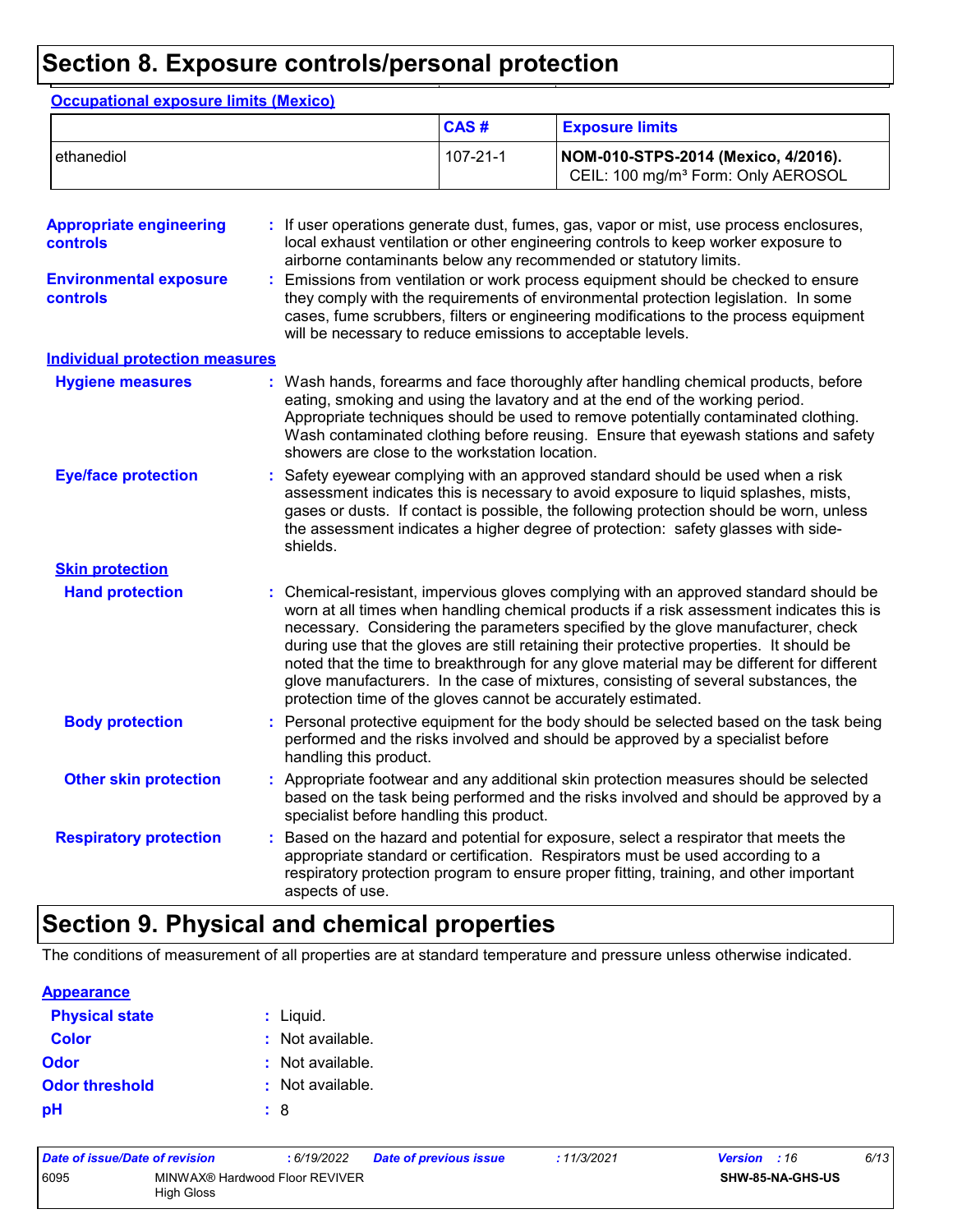## **Section 9. Physical and chemical properties**

| <b>Melting point/freezing point</b>                               | : Not available.                                               |
|-------------------------------------------------------------------|----------------------------------------------------------------|
| <b>Boiling point, initial boiling</b><br>point, and boiling range | : $100^{\circ}$ C (212 $^{\circ}$ F)                           |
| <b>Flash point</b>                                                | : Closed cup: 100°C (212°F) [Pensky-Martens Closed Cup]        |
| <b>Evaporation rate</b>                                           | $\therefore$ 0.09 (butyl acetate = 1)                          |
| <b>Flammability</b>                                               | : Not available.                                               |
| Lower and upper explosion<br>limit/flammability limit             | : Lower: $0.6\%$<br>Upper: 20.4%                               |
| <b>Vapor pressure</b>                                             | : $2.3$ kPa (17.5 mm Hg)                                       |
| <b>Relative vapor density</b>                                     | : 1 [Air = 1]                                                  |
| <b>Relative density</b>                                           | : 1.02                                                         |
| <b>Solubility</b>                                                 | : Not available.                                               |
| <b>Partition coefficient: n-</b><br>octanol/water                 | : Not applicable.                                              |
| <b>Auto-ignition temperature</b>                                  | $:$ Not available.                                             |
| <b>Decomposition temperature</b>                                  | : Not available.                                               |
| <b>Viscosity</b>                                                  | Kinematic (40°C (104°F)): >20.5 mm <sup>2</sup> /s (>20.5 cSt) |
| <b>Molecular weight</b>                                           | Not applicable.                                                |
| <b>Aerosol product</b>                                            |                                                                |
| <b>Heat of combustion</b>                                         | $: 3.431$ kJ/g                                                 |

## **Section 10. Stability and reactivity**

| <b>Reactivity</b>                                   | : No specific test data related to reactivity available for this product or its ingredients.              |
|-----------------------------------------------------|-----------------------------------------------------------------------------------------------------------|
| <b>Chemical stability</b>                           | : The product is stable.                                                                                  |
| <b>Possibility of hazardous</b><br><b>reactions</b> | : Under normal conditions of storage and use, hazardous reactions will not occur.                         |
| <b>Conditions to avoid</b>                          | $:$ No specific data.                                                                                     |
| <b>Incompatible materials</b>                       | : No specific data.                                                                                       |
| <b>Hazardous decomposition</b><br>products          | : Under normal conditions of storage and use, hazardous decomposition products should<br>not be produced. |

## **Section 11. Toxicological information**

### **Information on toxicological effects**

**Acute toxicity**

| <b>Product/ingredient name</b>                              | <b>Result</b>                                           | <b>Species</b>                 | <b>Dose</b>                                                    | <b>Exposure</b> |
|-------------------------------------------------------------|---------------------------------------------------------|--------------------------------|----------------------------------------------------------------|-----------------|
| Butoxypropanol<br>Ethylene Glycol<br>1-Methyl-2-Pyrrolidone | ILD50 Dermal<br>ILD50 Oral<br>ILD50 Dermal<br>LD50 Oral | Rabbit<br>Rat<br>Rabbit<br>Rat | $3100$ mg/kg<br>$ 4700 \text{ mg/kg} $<br>8 g/kg<br>3914 mg/kg |                 |

**Irritation/Corrosion**

| Date of issue/Date of revision |                                                     | :6/19/2022 | <b>Date of previous issue</b> | : 11/3/2021 | <b>Version</b> : 16     | 7/13 |
|--------------------------------|-----------------------------------------------------|------------|-------------------------------|-------------|-------------------------|------|
| 6095                           | MINWAX® Hardwood Floor REVIVER<br><b>High Gloss</b> |            |                               |             | <b>SHW-85-NA-GHS-US</b> |      |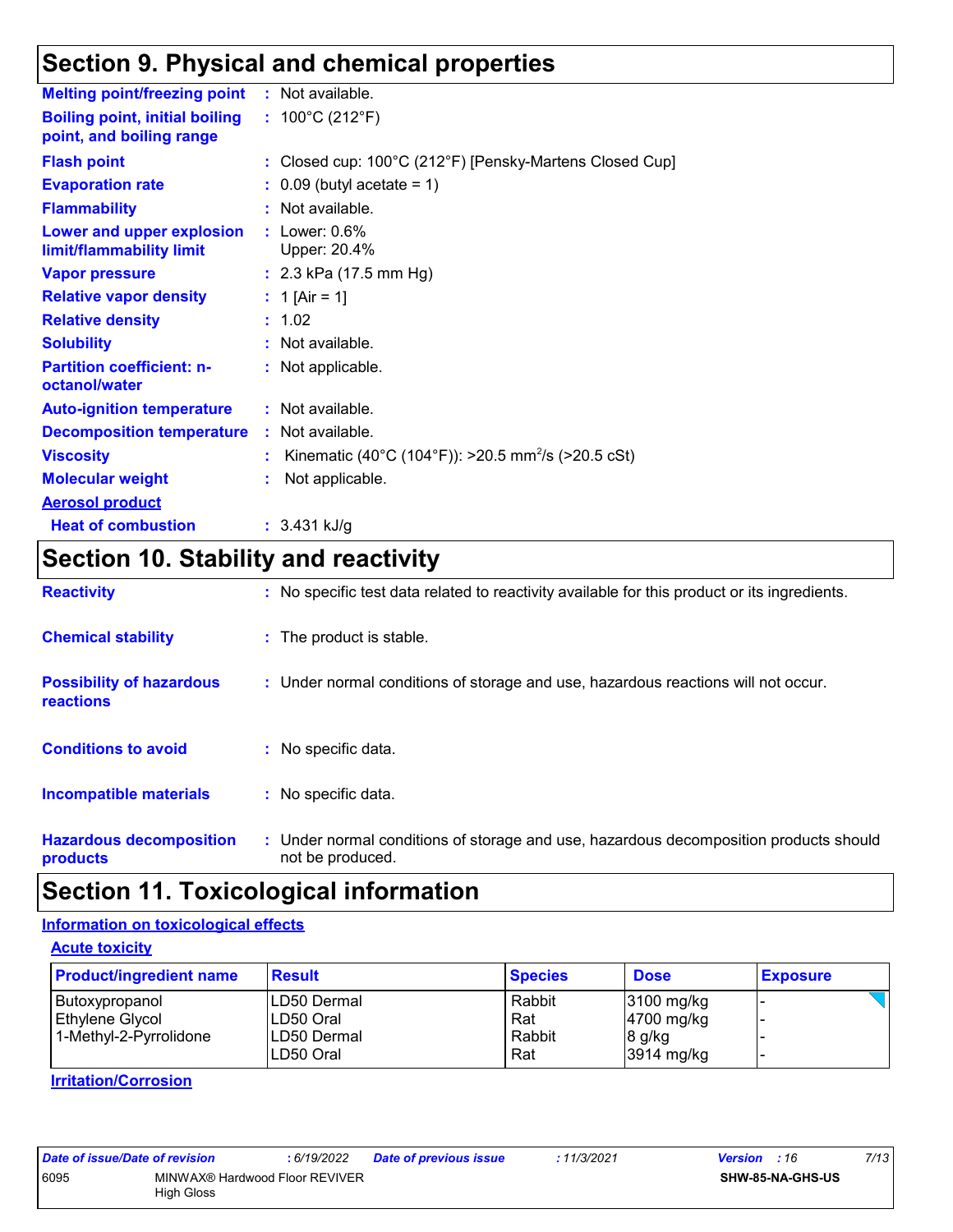## **Section 11. Toxicological information**

| <b>Product/ingredient name</b> | <b>Result</b>                                    | <b>Species</b>   | <b>Score</b> | <b>Exposure</b>          | <b>Observation</b>       |
|--------------------------------|--------------------------------------------------|------------------|--------------|--------------------------|--------------------------|
| Ethylene Glycol                | Eyes - Mild irritant                             | Rabbit           |              | <b>24 hours 500</b>      |                          |
|                                | Eyes - Mild irritant                             | Rabbit           |              | l ma<br>1 hours 100      | $\overline{\phantom{a}}$ |
|                                | Eyes - Moderate irritant                         | Rabbit           |              | l ma<br>6 hours 1440     |                          |
| 1-Methyl-2-Pyrrolidone         | Skin - Mild irritant<br>Eyes - Moderate irritant | Rabbit<br>Rabbit |              | mg<br>555 mg<br>$100$ mg | $\overline{\phantom{0}}$ |

#### **Sensitization**

Not available.

#### **Mutagenicity**

Not available.

#### **Carcinogenicity**

Not available.

#### **Reproductive toxicity**

Not available.

#### **Teratogenicity**

Not available.

#### **Specific target organ toxicity (single exposure)**

| <b>Name</b>            | <b>Category</b> | <b>Route of</b><br>exposure | <b>Target organs</b>                    |
|------------------------|-----------------|-----------------------------|-----------------------------------------|
| Butoxypropanol         | Category 3      |                             | Respiratory tract<br>l irritation       |
|                        | Category 3      |                             | Narcotic effects                        |
| <b>Ethylene Glycol</b> | Category 3      |                             | Respiratory tract<br><b>lirritation</b> |
|                        | Category 3      |                             | l Narcotic effects                      |
| 1-Methyl-2-Pyrrolidone | Category 3      |                             | Respiratory tract<br><b>lirritation</b> |

#### **Specific target organ toxicity (repeated exposure)**

| <b>Name</b>            | <b>Category</b> | <b>Route of</b><br><b>exposure</b> | <b>Target organs</b> |
|------------------------|-----------------|------------------------------------|----------------------|
| Butoxypropanol         | Category 2      |                                    |                      |
| <b>Ethylene Glycol</b> | Category 2      |                                    |                      |

#### **Aspiration hazard**

Not available.

#### **Information on the likely :** Not available. **routes of exposure**

| <b>Potential acute health effects</b> |                                                     |
|---------------------------------------|-----------------------------------------------------|
| <b>Eye contact</b>                    | : No known significant effects or critical hazards. |
| <b>Inhalation</b>                     | : No known significant effects or critical hazards. |
| <b>Skin contact</b>                   | : No known significant effects or critical hazards. |
| <b>Ingestion</b>                      | : No known significant effects or critical hazards. |

| Date of issue/Date of revision |                                              | : 6/19/2022 | <b>Date of previous issue</b> | : 11/3/2021 | <b>Version</b> : 16 |                         | 8/13 |
|--------------------------------|----------------------------------------------|-------------|-------------------------------|-------------|---------------------|-------------------------|------|
| 6095                           | MINWAX® Hardwood Floor REVIVER<br>High Gloss |             |                               |             |                     | <b>SHW-85-NA-GHS-US</b> |      |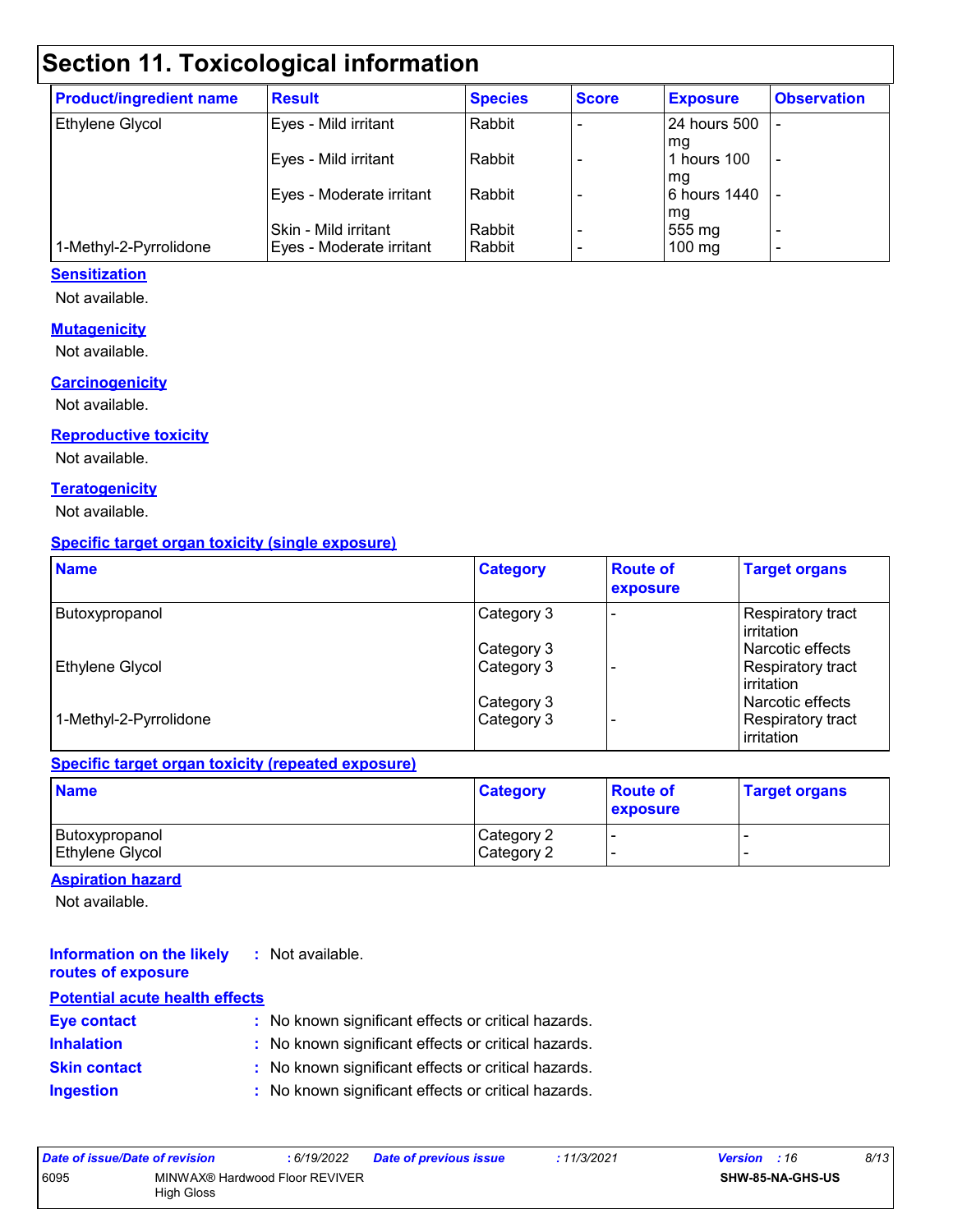## **Section 11. Toxicological information**

|                     | <b>Symptoms related to the physical, chemical and toxicological characteristics</b>                                         |
|---------------------|-----------------------------------------------------------------------------------------------------------------------------|
| <b>Eye contact</b>  | : No specific data.                                                                                                         |
| <b>Inhalation</b>   | : Adverse symptoms may include the following:<br>reduced fetal weight<br>increase in fetal deaths<br>skeletal malformations |
| <b>Skin contact</b> | : Adverse symptoms may include the following:<br>reduced fetal weight<br>increase in fetal deaths<br>skeletal malformations |
| <b>Ingestion</b>    | : Adverse symptoms may include the following:<br>reduced fetal weight<br>increase in fetal deaths<br>skeletal malformations |

|                                                   | Delayed and immediate effects and also chronic effects from short and long term exposure |
|---------------------------------------------------|------------------------------------------------------------------------------------------|
| <b>Short term exposure</b>                        |                                                                                          |
| <b>Potential immediate</b><br>effects             | : Not available.                                                                         |
| <b>Potential delayed effects</b>                  | : Not available.                                                                         |
| <b>Long term exposure</b>                         |                                                                                          |
| <b>Potential immediate</b><br><b>effects</b>      | : Not available.                                                                         |
| <b>Potential delayed effects : Not available.</b> |                                                                                          |
| <b>Potential chronic health effects</b>           |                                                                                          |
| Not available.                                    |                                                                                          |
| <b>General</b>                                    | : May cause damage to organs through prolonged or repeated exposure.                     |
| <b>Carcinogenicity</b>                            | : No known significant effects or critical hazards.                                      |
| <b>Mutagenicity</b>                               | : No known significant effects or critical hazards.                                      |
| <b>Teratogenicity</b>                             | : May damage the unborn child.                                                           |
| <b>Developmental effects</b>                      | : No known significant effects or critical hazards.                                      |
| <b>Fertility effects</b>                          | : No known significant effects or critical hazards.                                      |

#### **Numerical measures of toxicity**

#### **Acute toxicity estimates**

| <b>Route</b>   | <b>ATE value</b> |
|----------------|------------------|
| Oral<br>Dermal | 23338.25 mg/kg   |
|                | 129166.67 mg/kg  |

## **Section 12. Ecological information**

**Toxicity**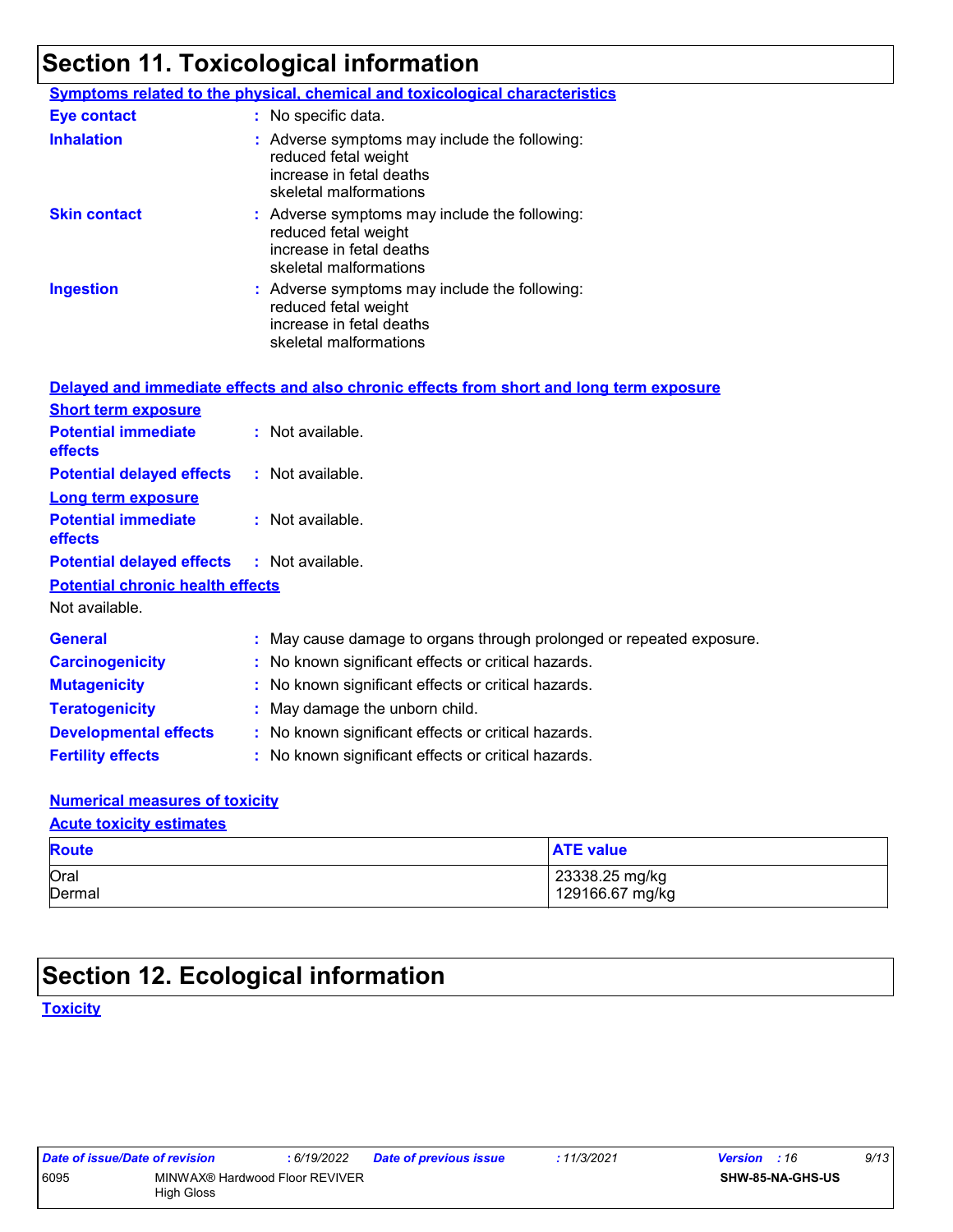## **Section 12. Ecological information**

| <b>Product/ingredient name</b> | <b>Result</b>                                                     | <b>Species</b>                                        | <b>Exposure</b>      |
|--------------------------------|-------------------------------------------------------------------|-------------------------------------------------------|----------------------|
| <b>Ethylene Glycol</b>         | Acute LC50 6900000 µg/l Fresh water                               | Crustaceans - Ceriodaphnia<br>Idubia - Neonate        | 48 hours             |
|                                | Acute LC50 41000 mg/l Fresh water                                 | Daphnia - Daphnia magna -<br>Neonate                  | 48 hours             |
|                                | Acute LC50 8050000 µg/l Fresh water                               | Fish - Pimephales promelas                            | 96 hours             |
| 1-Methyl-2-Pyrrolidone         | Acute LC50 1.23 ppm Fresh water<br>Acute LC50 832 ppm Fresh water | Daphnia - Daphnia magna<br>Fish - Lepomis macrochirus | 48 hours<br>96 hours |

#### **Persistence and degradability**

| <b>Product/ingredient name</b> | <b>Aquatic half-life</b> | <b>Photolysis</b> | Biodegradability |
|--------------------------------|--------------------------|-------------------|------------------|
| <b>Ethylene Glycol</b>         |                          |                   | Readily          |

#### **Bioaccumulative potential**

Not available.

#### **Mobility in soil**

**Soil/water partition coefficient (KOC) :** Not available.

**Other adverse effects** : No known significant effects or critical hazards.

## **Section 13. Disposal considerations**

The generation of waste should be avoided or minimized wherever possible. Disposal of this product, solutions and any by-products should at all times comply with the requirements of environmental protection and waste disposal legislation and any regional local authority requirements. Dispose of surplus and non-recyclable products via a licensed waste disposal contractor. Waste should not be disposed of untreated to the sewer unless fully compliant with the requirements of all authorities with jurisdiction. Waste packaging should be recycled. Incineration or landfill should only be considered when recycling is not feasible. This material and its container must be disposed of in a safe way. Care should be taken when handling emptied containers that have not been cleaned or rinsed out. Empty containers or liners may retain some product residues. Avoid dispersal of spilled material and runoff and contact with soil, waterways, drains and sewers. **Disposal methods :**

## **Section 14. Transport information**

|                                               | <b>DOT</b><br><b>Classification</b>                                | <b>TDG</b><br><b>Classification</b> | <b>Mexico</b><br><b>Classification</b> | <b>IATA</b>    | <b>IMDG</b>                               |
|-----------------------------------------------|--------------------------------------------------------------------|-------------------------------------|----------------------------------------|----------------|-------------------------------------------|
| <b>UN number</b>                              | Not regulated.                                                     | Not regulated.                      | Not regulated.                         | Not regulated. | Not regulated.                            |
| <b>UN proper</b><br>shipping name             |                                                                    | $\blacksquare$                      |                                        |                |                                           |
| <b>Transport</b><br>hazard class(es)          |                                                                    | $\overline{\phantom{0}}$            |                                        |                |                                           |
| <b>Packing group</b>                          |                                                                    | $\blacksquare$                      |                                        |                |                                           |
| <b>Date of issue/Date of revision</b><br>6095 | : 6/19/2022<br>MINWAX® Hardwood Floor REVIVER<br><b>High Gloss</b> | <b>Date of previous issue</b>       | : 11/3/2021                            |                | 10/13<br>Version : 16<br>SHW-85-NA-GHS-US |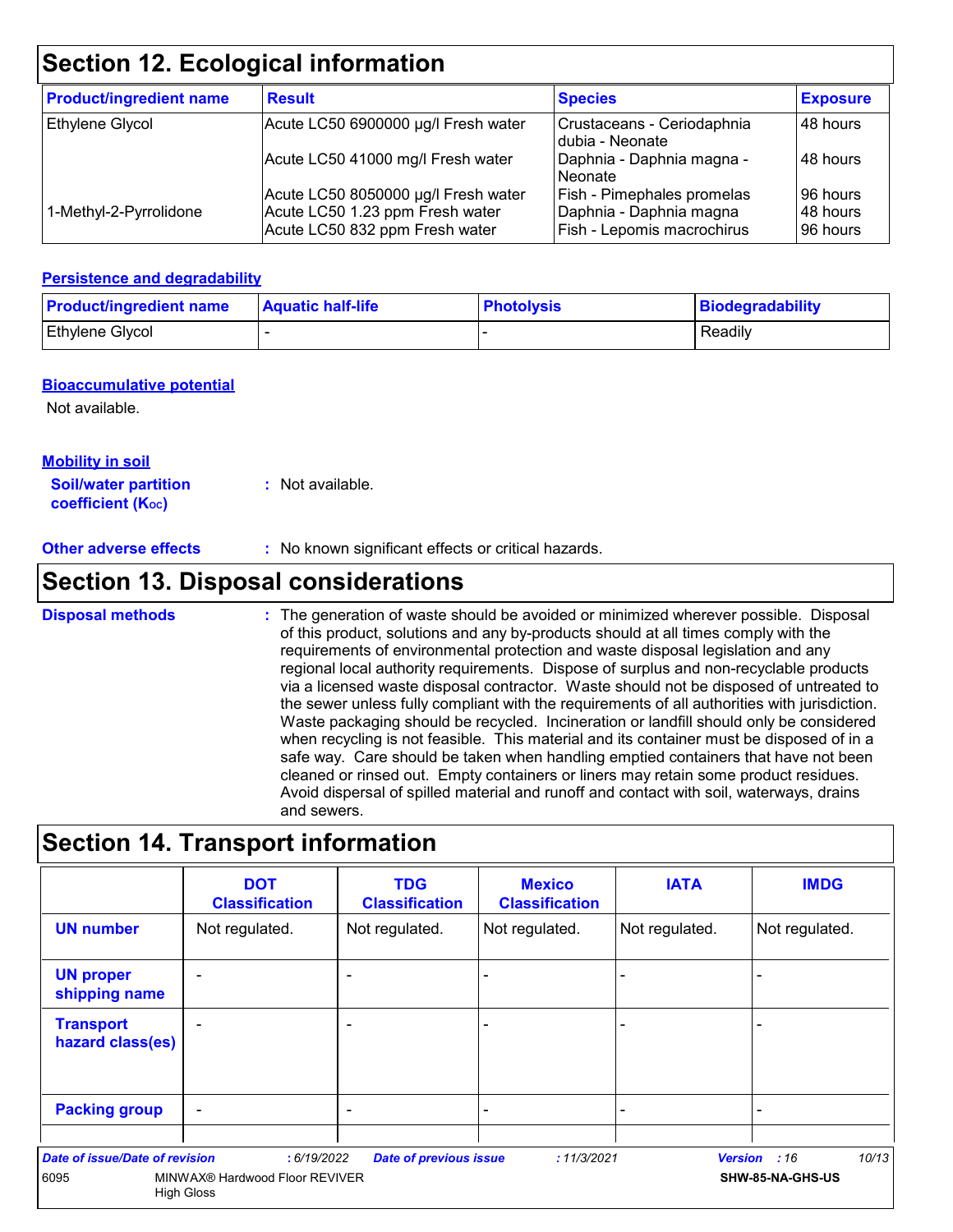| <b>Additional</b>                                                                                                                                         |                |                                                                |                                                                                                                                                                                                                                                                                                                                                                                                                                                                                                                           |  |
|-----------------------------------------------------------------------------------------------------------------------------------------------------------|----------------|----------------------------------------------------------------|---------------------------------------------------------------------------------------------------------------------------------------------------------------------------------------------------------------------------------------------------------------------------------------------------------------------------------------------------------------------------------------------------------------------------------------------------------------------------------------------------------------------------|--|
| information                                                                                                                                               |                |                                                                |                                                                                                                                                                                                                                                                                                                                                                                                                                                                                                                           |  |
| Special precautions for user : Multi-modal shipping descriptions are provided for informational purposes and do not<br><b>Transport in bulk according</b> | Not available. | substances and on all actions in case of emergency situations. | consider container sizes. The presence of a shipping description for a particular<br>mode of transport (sea, air, etc.), does not indicate that the product is packaged<br>suitably for that mode of transport. All packaging must be reviewed for suitability<br>prior to shipment, and compliance with the applicable regulations is the sole<br>responsibility of the person offering the product for transport. People loading and<br>unloading dangerous goods must be trained on all of the risks deriving from the |  |

## **Section 15. Regulatory information**

**TSCA 5(a)2 proposed significant new use rules**: 1-Methyl-2-Pyrrolidone; 5-Chloro-2-methylisothiazolinone; 2-Methyl-4-isothiazolin-3-one

#### **SARA 313**

SARA 313 (40 CFR 372.45) supplier notification can be found on the Environmental Data Sheet.

#### **California Prop. 65**

WARNING: This product contains chemicals known to the State of California to cause cancer and birth defects or other reproductive harm.

#### **International regulations**

| <b>International lists</b> | : Australia inventory (AIIC): Not determined.                |
|----------------------------|--------------------------------------------------------------|
|                            | China inventory (IECSC): Not determined.                     |
|                            | Japan inventory (CSCL): Not determined.                      |
|                            | Japan inventory (ISHL): Not determined.                      |
|                            | Korea inventory (KECI): Not determined.                      |
|                            | New Zealand Inventory of Chemicals (NZIoC): Not determined.  |
|                            | Philippines inventory (PICCS): Not determined.               |
|                            | Taiwan Chemical Substances Inventory (TCSI): Not determined. |
|                            | Thailand inventory: Not determined.                          |
|                            | Turkey inventory: Not determined.                            |
|                            | Vietnam inventory: Not determined.                           |

### **Section 16. Other information**

#### **Hazardous Material Information System (U.S.A.)**

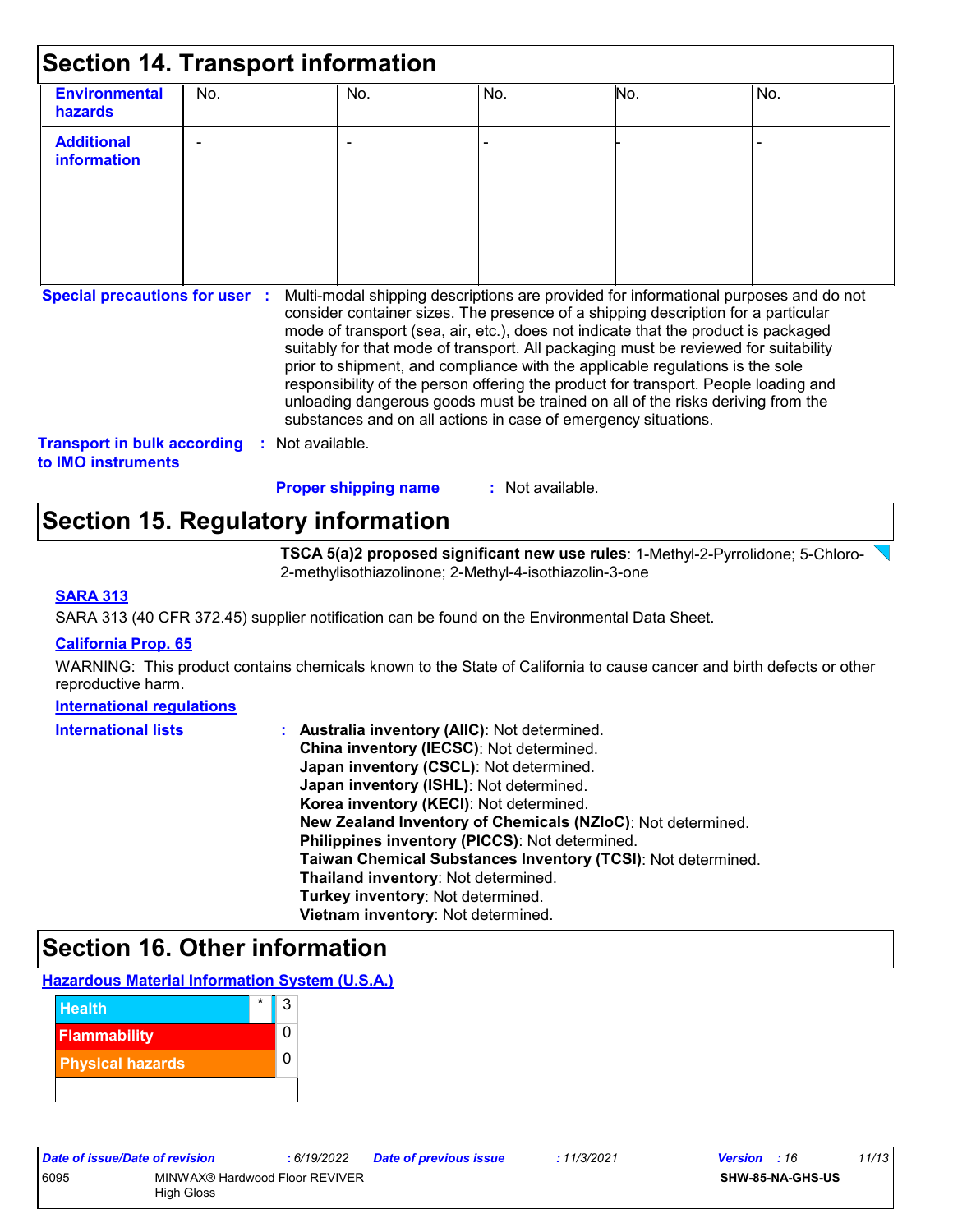## **Section 16. Other information**

**The customer is responsible for determining the PPE code for this material. For more information on HMIS® Personal Protective Equipment (PPE) codes, consult the HMIS® Implementation Manual.**

**Caution: HMIS® ratings are based on a 0-4 rating scale, with 0 representing minimal hazards or risks, and 4 representing significant hazards or risks. Although HMIS® ratings and the associated label are not required on SDSs or products leaving a facility under 29 CFR 1910.1200, the preparer may choose to provide them. HMIS® ratings are to be used with a fully implemented HMIS® program. HMIS® is a registered trademark and service mark of the American Coatings Association, Inc.**

**Procedure used to derive the classification**

|                                            | <b>Classification</b>                                                                                                                                                                                                                                                                                                                                                                                                                                                                                                                                                                                        | <b>Justification</b>                     |
|--------------------------------------------|--------------------------------------------------------------------------------------------------------------------------------------------------------------------------------------------------------------------------------------------------------------------------------------------------------------------------------------------------------------------------------------------------------------------------------------------------------------------------------------------------------------------------------------------------------------------------------------------------------------|------------------------------------------|
| <b>TOXIC TO REPRODUCTION - Category 1B</b> | SPECIFIC TARGET ORGAN TOXICITY (REPEATED EXPOSURE) - Category 2                                                                                                                                                                                                                                                                                                                                                                                                                                                                                                                                              | Calculation method<br>Calculation method |
| <b>History</b>                             |                                                                                                                                                                                                                                                                                                                                                                                                                                                                                                                                                                                                              |                                          |
| Date of printing                           | : 6/19/2022                                                                                                                                                                                                                                                                                                                                                                                                                                                                                                                                                                                                  |                                          |
| Date of issue/Date of<br>revision          | : 6/19/2022                                                                                                                                                                                                                                                                                                                                                                                                                                                                                                                                                                                                  |                                          |
| Date of previous issue                     | : 11/3/2021                                                                                                                                                                                                                                                                                                                                                                                                                                                                                                                                                                                                  |                                          |
| <b>Version</b>                             | : 16                                                                                                                                                                                                                                                                                                                                                                                                                                                                                                                                                                                                         |                                          |
| <b>Key to abbreviations</b>                | $:$ ATE = Acute Toxicity Estimate<br>BCF = Bioconcentration Factor<br>GHS = Globally Harmonized System of Classification and Labelling of Chemicals<br>IATA = International Air Transport Association<br>IBC = Intermediate Bulk Container<br><b>IMDG = International Maritime Dangerous Goods</b><br>LogPow = logarithm of the octanol/water partition coefficient<br>MARPOL = International Convention for the Prevention of Pollution From Ships, 1973<br>as modified by the Protocol of 1978. ("Marpol" = marine pollution)<br>$N/A = Not available$<br>SGG = Segregation Group<br>$UN = United Nations$ |                                          |

**Indicates information that has changed from previously issued version.**

#### **Notice to reader**

**It is recommended that each customer or recipient of this Safety Data Sheet (SDS) study it carefully and consult resources, as necessary or appropriate, to become aware of and understand the data contained in this SDS and any hazards associated with the product. This information is provided in good faith and believed to be accurate as of the effective date herein. However, no warranty, express or implied, is given. The information presented here applies only to the product as shipped. The addition of any material can change the composition, hazards and risks of the product. Products shall not be repackaged, modified, or tinted except as specifically instructed by the manufacturer, including but not limited to the incorporation of products not specified by the manufacturer, or the use or addition of products in proportions not specified by the manufacturer. Regulatory requirements are subject to change and may differ between various locations and jurisdictions. The customer/buyer/user is responsible to ensure that his activities comply with all country, federal, state, provincial or local laws. The conditions for use of the product are not under the control of the manufacturer; the customer/buyer/user is responsible to determine the conditions necessary for the safe use of this product. The customer/buyer/user should not use the product for any purpose other than the purpose shown in the applicable section of this SDS without first referring to the supplier and obtaining written handling instructions. Due to the proliferation of sources for information such as manufacturer-specific SDS, the manufacturer cannot be responsible for SDSs obtained from any other source.**